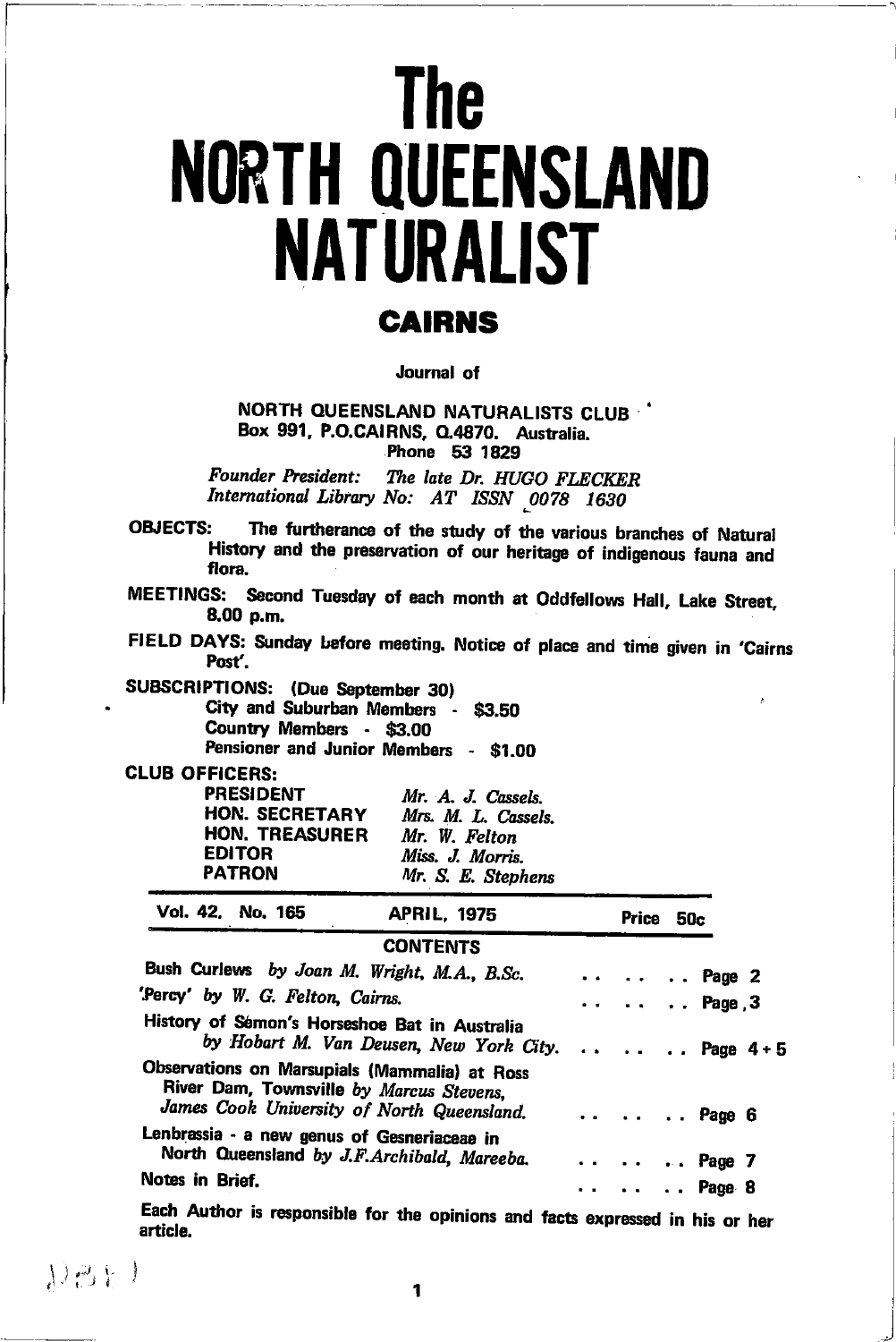#### **BUSH CURLEWS**

## An observation of breeding behaviour in Far North Queensland. Joan M. Wright, M.A., B.Sc:

Round Lake Tinaroo on the Atherton Tableland are many acres of land in the process of reverting to natural bush. Previously farm land, their use has been changed by the flooding of the Barron Valley and its tributaries. One such spot is a former school reserve, now the territory of a pair of Bush Curlews.

Very frequently the pair of birds can be seen by day, although they are usually described as nocturnal. They only call at night and from these calls it seems that their territory far exceeds the five acre reserve and extends out into the paddocks beyond.

By day the fine, statuesque birds can often be seen on the short grass never far from longer cover, bushes and bladey grass. They appear never to go down to the lake shore although it is only a few yards away. When observed they are usually standing stock still, their necks projectly forward like the beam of a crane. Their mottled and streaked brown feathers provide very efficient camouflage but the big golden eyes can be clearly seen as, they, in their turn, watch the human intruders.

Although shy they do not fly away readily, but when disturbed they run a few yards, then a few more until after a little while they melt into the bladey grass and disappear.

Late in October 1974 this pair of birds laid two eggs. No nest of any kind was made, the eggs simply lying on a small patch of bare earth. As the 'nest' was only about ten yards from the house, it was easily observed. Both parent birds were in constant attendance and the female could only be distinguished by the fact that 'she' sat on the eggs. She was very easily disturbed and frequently left the eggs for periods of 30-60 minutes. This was probably early in the incubation period; usually hen birds will sit tight and will not leave the nest. Both male and female were never far from the nest but did not try to divert attention by any special behaviour. While they were standing near the nest they frequently bobbed their heads and raised and lowered their tails. This behaviour pattern seems to be associated with the breeding period only.

There were two eggs, light brown in colour with blotches of paler and darker colour. These were observed on two successive weekends, and then they disappeared, presumably because they were hatched. The parents were not seen for two months.

At the end of this time the parents re-appeared in the usual way and one day a fledgling was found lying on the short grass near the house. It lay completely flat with its legs folded under its body and its long neck stretched out on the ground. So still was it that it appeared to be dead; it even failed to react when touched. The feathers were fluffy and pale coloured and the little body was thin and bony. However, the golden eyes were bright and there was an almost imperceptible flutter of breathing about the back. Anyone could have picked the young bird up assuming that it had been deserted.

After about two hours the 'dead' bird moved about a foot from its position and a little later it had gone, leaving a normal looking dropping as evidence of its state of health. A week later, three curlews were seen running, stopping, looking and running again in the accustomed way. One of the eggs had evidently hatched and by 'playing possum' the young one had escaped the attention of the kites and eagles which patrol the reserve.

Incidently, although it has been stated that bush curlews are becoming rarer, they are tolerant of people, houses and traffic. They are sometimes heard at night in the city of Cairns where their weird calls echo through the suburban streets. They have even been seen running about the streets round the City Council Chambers.

(Nomenclature: --- Bush Curlew (Cayley), Southern Stone-curlew (Slater), Burhinus magnirostris.)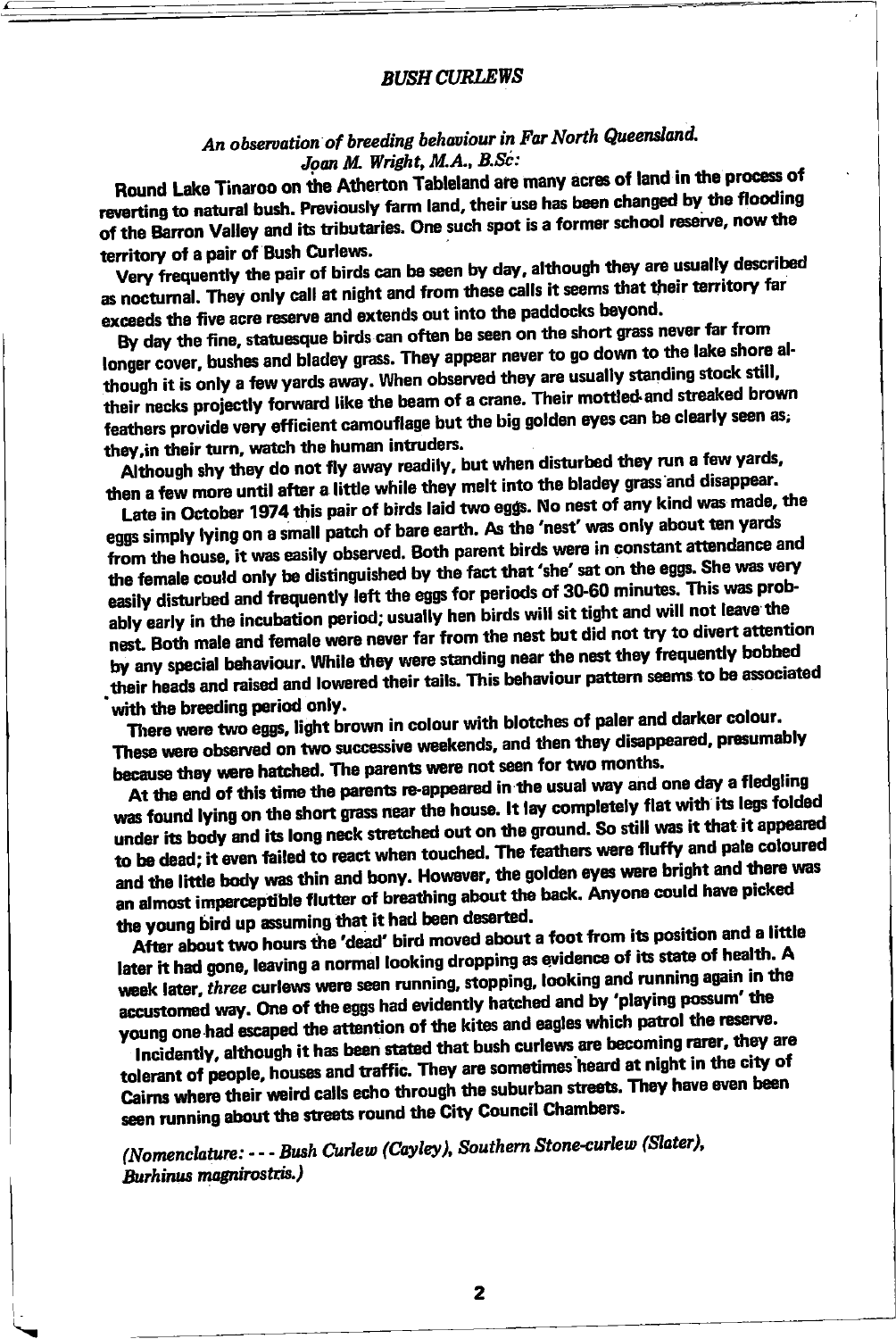#### ,PERCY'

Saturday, 18th January, 1975, 9.00a.m.: A small boy brought to my caravan a little bundle of feathers which he had found on the road. It was a Dusky Honeyeater and had apparently been knocked out. It was breathing rapidly and its eyes seemed glazed, the eyelids blinking all the time, but.I could see no other injury. With the bird on my finger, I<br>settled back on my bunk where I had been unhappily nursing a very sore leg. After a few minutes it started to preen itself a little then tucked its head under the wing and went to sleep.

I decided to call my little friend Percy.

My wife made up some sugar water in a small container by my bed. When Percy woke up and looked around, I very gently put a spoonful of sugar water under his beak and in no time he was sucking some up through his tongue. After his drink he just looked at me as much as to say 'thank you', preened again for a minute or two, then tucked his head under the wing to sleep. This drinking, preening and sleeping every ten minutes or so went on for a couple of hours and I could see that Percy was recovering steadily. He appeared to have complete trust in me, never loosening his tight grip on my finger.

About 11.30a.m. Percy awoke from one of his naps, had his drink, turned his little head from side to side to give me a good looking over, then started to do a lot of preening and stretching and testing of his wings. After awhile he hopped off my finger onto my chest, had a good look around, then hopped back on my finger and was given another drink. The curtains had been removed from this part of the van for washing and the wires were hanging loose. Percy's first little flight to one of these wires was quite successful. He made a few little flights here and there, not attempting to go out through the open door, and came back to my finger to have a drink.

After dinner Percy went exploring along the bench beside my bed. He flew onto the fan (which had been turned off) and looked it all over, then to the radio and the desk lamp where he had a little trouble keeping his balance. He returned to me for a spell, then back to the bench again in amongst the books and pencils. Eventually he found the cup of stgar uater and in just a few moments had sampled some for himsetf; from then on when he wanted a drink he knew where to get it. Now and again he would fly over to me and stay a little while, then be off again. This went on all the afternoon. Towards dusk I could see that Percy was getting restless, trying to get through the window to the trees outside to find a perch for the night. My wife broke a small branch off one of the trees and stood it on the bench. Percy went straight to it, all through it, and eventually got to the highest twig and settled down for the night; $\sim$ 

I watched Percy wake the next morning. He gave a few little whistling calls while preening and stretching his wings. After he had his drink and had his photo taken (the flashlight did not worry him at all), we decided it was time to send Percy on his way. I took him outside on my finger. He looked around for a moment or two then flew to a small branch a few feet away, paused there for a few more seconds, then flew right up into the top of the trees and started to feed amongst the blossoms. I was left with a wonderful memory of a little friend who trusted me and kept me company for a day and a night.

W. G. Felton. Cairns.

شی

3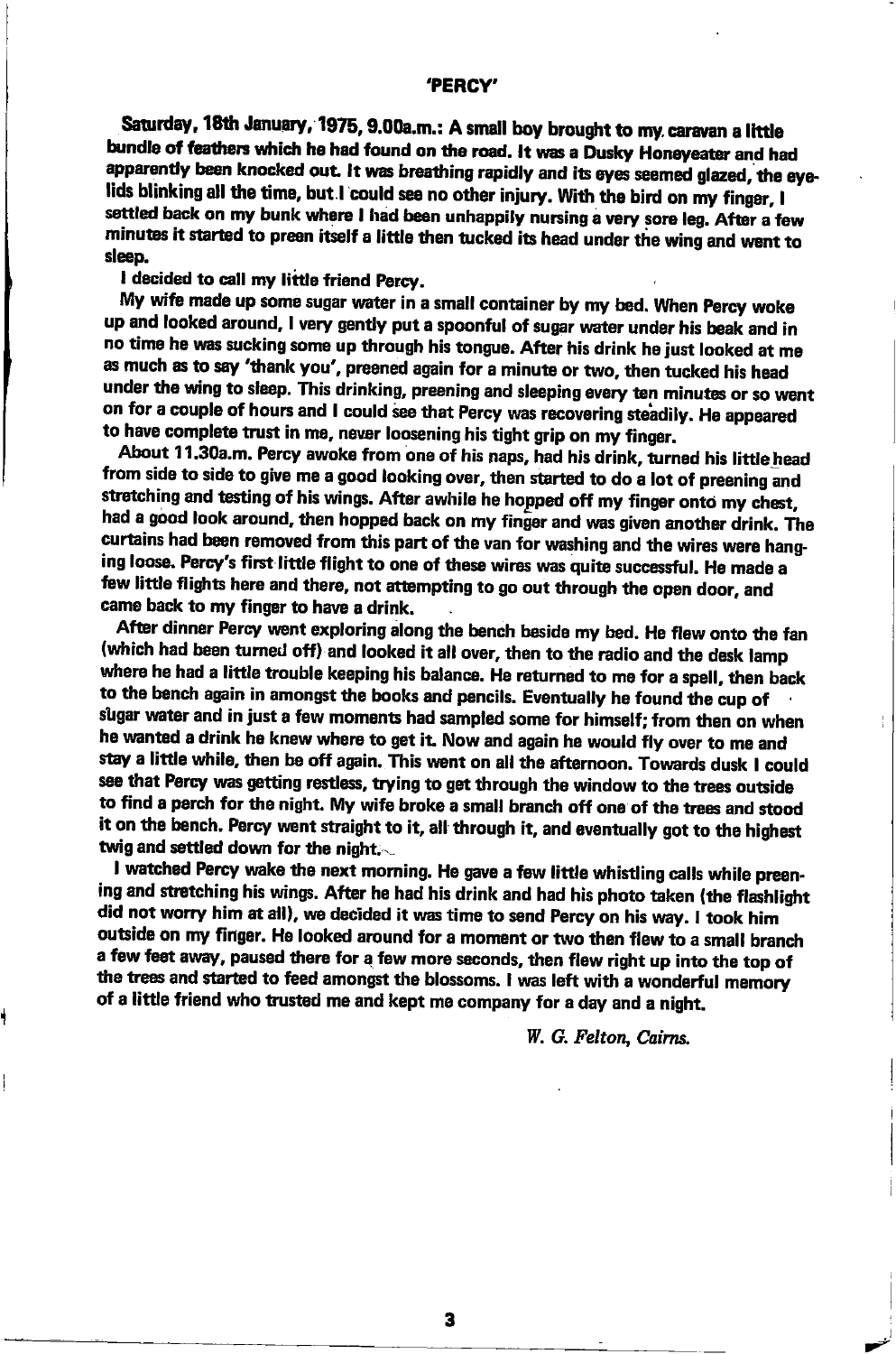#### HISTORY OF SEMON'S HORSESHOE BAT IN AUSTRALIA.

Matschie (1903) described a new species of horseshoe bat with long, narrow, acutely pointed ears from a single female specimen collected at Cooktown on the Cape York Peninsula. He named this bat, with its peculiar club-shaped projections from the facial nose-leaf. Hipposideros semoni in honor of the famous German naturalist-collector, Richard Semon, who visited Australia in 1891-1892. The English version of Semon's fascinating book 'In the Australian Bush and on the Coast of the Coral Sea' was published in 1899. He wrote, 'in June 1892 I stayed for four weeks in the neighbourhood of Cooktown to get acquainted with tropical Queensland and to study its fauna'. While Semon does not specifically mention the acquisition of this small bat, there is no doubt that the bat was collected during this period. Troughton (1941) was the first to apply the common name, 'wart-nosed horseshoe-bat'. Hill (1963), in his excellent monograph on the genus *Hipposideros*, remarked on its close relation to the rarely collected *Hipposideros stenotis*, the lesser wart-nosed horseshoe-bat; in Queensland, this latter species is known only from Mt, Isa. Hill also commented. *Hipposideros semoni is clearly quite distinct from H. muscinus (of New Guinea)'.* Tate  $(1952)$  considered semoni a subspecies of Hipposideros muscinus.

On 16th April, 1948, G.H.H.Tate and H.M.VanDeusen, on their way by the ship 'Lochlef'to Red lsland Point at the tip of Capg York, put into Cooktown to visit Dr.H.L. Kesteven, the famous Australian anatomist and friend of Dr.W.K.Gregory of the American Museum. Dr. Kesteven presented the members of the Archbold 1948 Cape York (Australia) Expedition with a female *Hipposideros semoni* (AMNH 154856) which he had found clinging to the door handle of his car in Cooktown in September 1947; this was the second known specimen of this species from Australia.

On June 24, while camped at the edge of the so-called Gordon Strip of the lron Range airport, Van Deusen discovered a female H. semoni (AMNH 154707) in the oven of a stove in an old house! Then on August 2 while staying in a vacant house at The Bend, two miles up the river from tte town of Coen, George Tate and Van Deusen found the first known male of  $H$  semoni (AMNH 154709) in a clothes closet!

Before I left on this 1948 expedition Stanley O. Grierson, who was later to accompany me on the Seventh Archbold Expedition to New Guinea in 1964, gave me a piece of shad net he had picked up on the bank of the Hudson River near New York City. This was before mist nets were well known in America and became required equipment on my later collecting expeditions. Little did I realize at the time how important this net fragment would become while the expedition was camped near the headwaters of the upper Nesbit River in ftasooallsl Rocky Scrub of the Mcllwraitt Range (ses Brass, 1953). One night while jack-lighting for mammals on the broad, rain forest covered top of the Range I noticed small bats flitting by less than five feet above the ground in the almost tunnel-like trail through the forest. The next day I spent several hours closing-up the large squares of the shad net with fine black thread. That night I returned to the 'tunnel' and set up the net. The bats were flying as usual. Some attempted and succeeded in flying through the meshes of the net, others flew almost to the net, hovered and then flew back up the trail. Frustrated, I next cut several small, limber tree branches. When the bats again flew toward the net and hesitated, I switched the sticks rapidly up and down hoping to knock one to the ground. One female  $H$ , semoni (AMNH 154710) was collected on August 17. More thread was knotted into the net the next day, and that night practically all the trail-flying bats came to a brief halt near the net while I worked the limber switches. Three more individuals (AMNH 154711-154713) were collected on August 18 and 19, all females. All of these specimens were collected before 9:00p.m. Four specimens of Rhinolophus  $meq$  *megaphyllus* were also netted or switched in this same vegetation tunnel. George Tate measured and made up these eight study skins. The nights were clear, moonlit, and the minimum temperatures about  $58^{\circ}$  to  $60^{\circ}$  F. Brass collected few insects at the light trap during our stay at this camp.

On 28th June, 1960, Basil J. Marlow of The Australian Museum, Sydney, found a female  $H$  semoni in an unoccupied house in Coen. This individual was hanging in plain sight from a picture rail in one of the rooms. She became very alert and flew around the room until Basil finally collected her using an old tennis racquet which he also found in the house  $(s$ pecimen no.  $M.8116$ .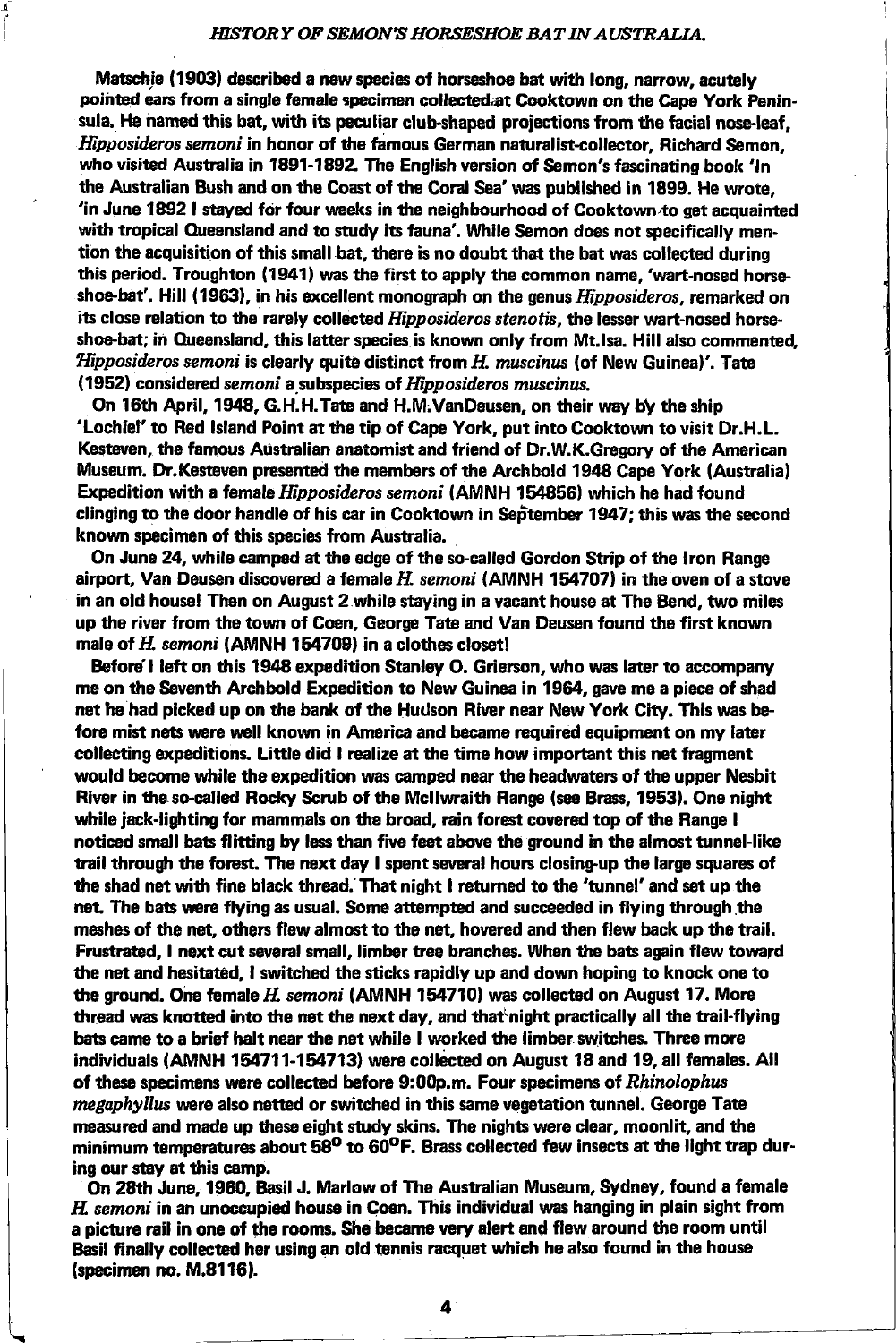On later expeditions to New Guinea I collected many specimens of several species of *Hipposideros*, However, these were always found in rain forest or in the lower montane forests. We have no record of the habitat of the bat collected by Semon in or near Cooktown in 1892. However: Kesteven's individual was collected in Cooktown which is situated in savanna woodland or open forest (Brass, 1953). The nearest rain forest is on Mt.Amos, some 16 miles south of Cooktown. Coen is also surrounded by savanna, but rain forest is present about five miles to the east. The Iron Range airport (Gordon Strip) is also in open forest country, but rain forest is found less than a mile to the east. In the McIlwraith Range our specimens of H, semoni were inhabiting the depths of the rain forest called the Rocky Scrub.

It is most interesting that the  $H$ , semoni found in savanna localities were collected in the period from June to September, the driest period of the year on Cape York. Perhaps when we know much more about the life history of this insetivorous bat we will have a clearer understanding of why certain individuals hunt in savanna forest during the dry season. Could this be tied to the flowering of certain species of open forest trees and the resultant attraction of insects to the blossoms? Or is the habitat of this species of bat.less restricted on Cape York than that of other species of this genus in New Guinea?  $H$ . semoni has been recorded from Papua and the Territory of New Guinea (Hill, 1963), but next to nothing is known about its habitat.

#### **REFERENCES**

- Brass, L. J. 1953. Summary of the 1948 Cape York (Australia) Expedition. Bull. Amer. Mus. Nat Hist., vol. 102, pp. 135 - 206.
- Hill, J. E. 1963. A Revision of the Genus *Hipposideros.* Bull. British Mus. (Nat. Hist.). Zoology, vol. 11, pp. 1 - 129.
- Matschie, P. 1903. Die Chiropteren, Insetivoren und Muriden der Semon'chen Forschungscreise. Denks. med. nat. Ges. Jena (Semon. Zool. Forsch. Austr.) 8:771-778 (Heft 6:129-136).
- Tate, G.H.H. 1952. Mammals of Cape York Peninsula, with Notes on the Occurrence of Rain Forest in Queensland. Bull. Amer. Mus. Nat. Hist., vol. 98, pp. 563 - 616.

Troughton, E. LeG. 1941. Furred animals of Australia. Angus and Robertson, Sydney.

Hobart M. Van Deusen **Archbold Expeditions** American Museum of Natural History New York City

27th January, 1976.



HIPPOSIDEROS SEMONI? X3

-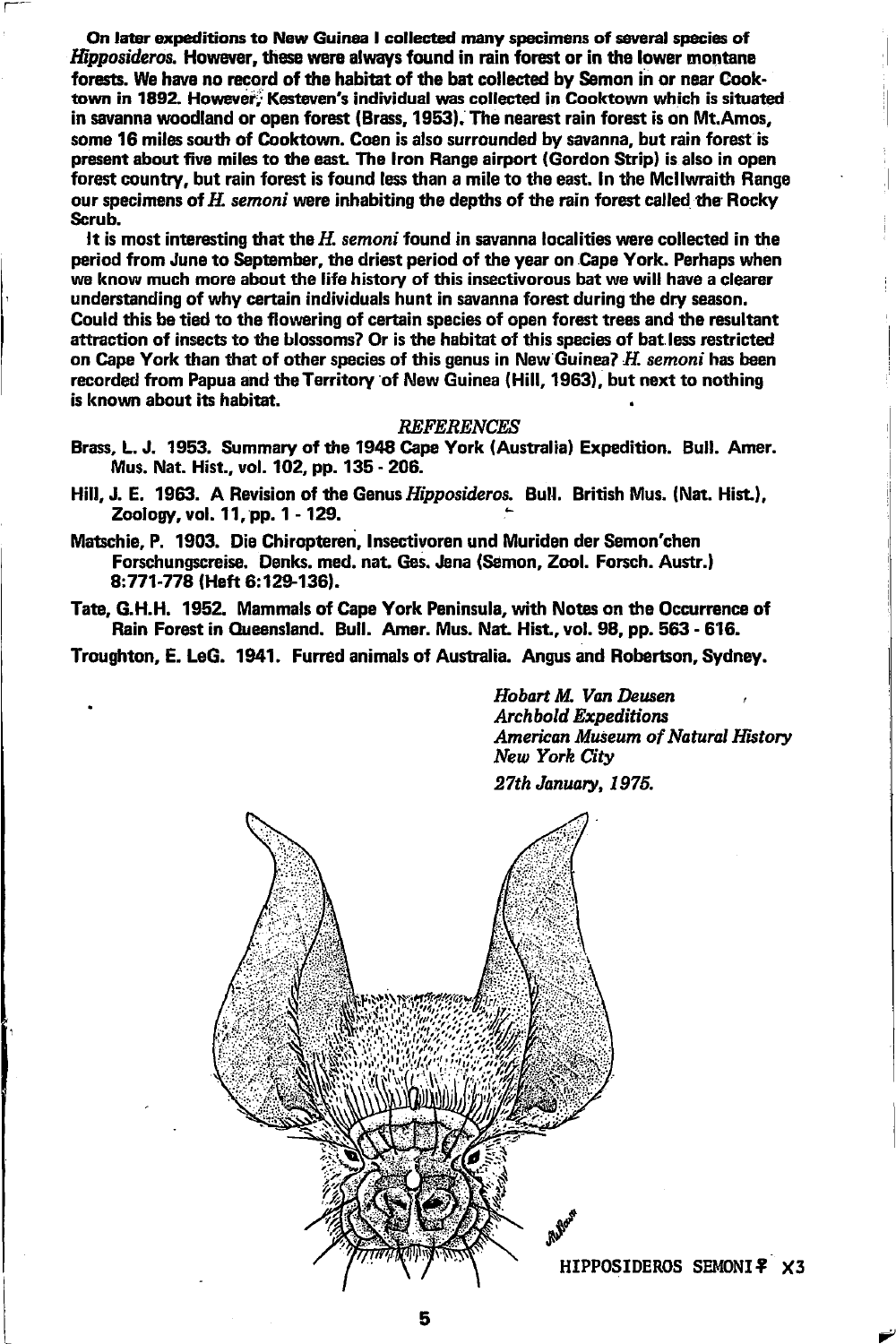#### OBSERVATIONS ON MARSUPIALS (MAMMALIA) AT ROSS RIVER DAM. TOWNSVILLE

by Marcus Stevens, Department of Zoology. James Cook University of North Queensland.

Marsupials were studied by means of live trapping and direct observation in a small vallev opening out onto the edge of the lake created by the newly constructed Ross River Dam. The valley is located 1.9 kilometers south southwest of the dam spillway. The newly completed Stage One of the Ross River Dam filled with water for the first time early in the 1973-1974 wet season creating a very large lake. Stage Two of Ross River Dam will inundate most of the valley portion of the present study area.

The dominant tree species in the open savannah woodland of the study área is Narrowleaved iron bark (Eucalyptus drepanophylla). Bloodwood (E. dichromophila) and Cocky apple (Planchonia careya) are scattered among the iron bark trees. Tea trees (Melaleuca sp.) and some Poplar gums (E. alba) occur close to the lake's edge. Narrow-leaf beefwood (Grevillea glauca) is common on the hill tops along with a scattering of the Monsoon tree (Cochlospermum gillivraei) and the shrub.Coelospermum reticulatum. Kangaroo grass, Themeda australis, is the dominant grass with black spear grass (Heteropogon contortus) also occurring on the slopes.

A combination of small Sherman traps, Elliot traps, and wire cage traps were baited with sweet potato soaked in linseed oil plus a mixture of rolled oats, peanut paste, and honey. Traps were set in the late afternoon and picked up early on the next morning on the following nights: 17 to 18 August, 24 to 25 August, and 2 to 3 November, 1974. The total trap effort was 44 trap nights. One trap night equals one trap set for one night. A total of 7 marsupials, 3 brush-tailed possums (Trichosurus vulpecula) and 4 brindled bandicoots (Isoodon macrourus) were caught during this time. They were all caught with the large wire cage traps which were set for a total of 16 trap nights. The small sheet-metal Sherman and Elliott traps, set for a total of 28 trap nights did not catch any mammals. Most of the captures were made close to and along the margin of the lake whereas the hill slopes yielded a poor catch. It appeared that the bandicoots came to the edge of the lake to dig for food in the moist soft sandy soil. The possums may have been seeking water, although at least one, a young female caught on two occasions, apparently resided on the study area.

Two of the four brindled bandicoots caught were females, neither of which had pouch voung. One did have an elongated teat indicating that she apparently had young previously. Two of the three brush-tailed possums were females, one of which had a partly furred male pouch young. The other female, a juvenile, had no pouch young.

The following macropod marsupials were observed while on foot or from a vehicle: Grey kangaroo (Macropus giganteus). Whiptail wallaby (Macropus parryi). Wallaroo (Macropus robustus), Agile wallaby (Macropus agilis) and Plain rock wallaby (Petrogale inornata). Whiptail wallabies were sighted more often and in larger groups than the other species. Several groups of from four to eight were seen during early morning and later afternoon hours. Grey kangaroos were seen in groups of from three to five throughout the day. Only one Wallaroo was sighted in the trapping area. One group of four Agile wallabies was seen early one morning crossing the access road after being disturbed while drinking.

One plain rock wallaby may have been sighted at about 5.30p.m. one day. Its small size and stocky build were noted as it hopped over the northern slope of the trapping area. Large rock outcrops in the area would certainly provide good shelter for rock wallabies. Dr. G. Heinsohn (personal communication) has observed rock wallabies in this area in previous years.

An inspection of the northern slope showed very distinct trails used by macropods. The steep slope of the valley sides makes movement along contours of the slope by far the most convenient for these animals. One high trail led from some large rock outcrops around to the waterfront side of the slope. About twenty metres lower was another similar trail and a third trail connected the first two. On the lower slopes the trails criss-cross and are far less distinct.

The use of these trails was admirably demonstrated one morning when a whiptail wallaby was disturbed near the water's edge. It hopped to cover above the highest water line on the shore, stopped and turned, and faced the observer. Not convinced of its safety it hopped up the grassy slope until it came upon one of the low contour trails, which it followed to shelter.

I wish to acknowledge the assistance of Dr. G. E. Heinsohn who critically read the manuscript and offered useful suggestions.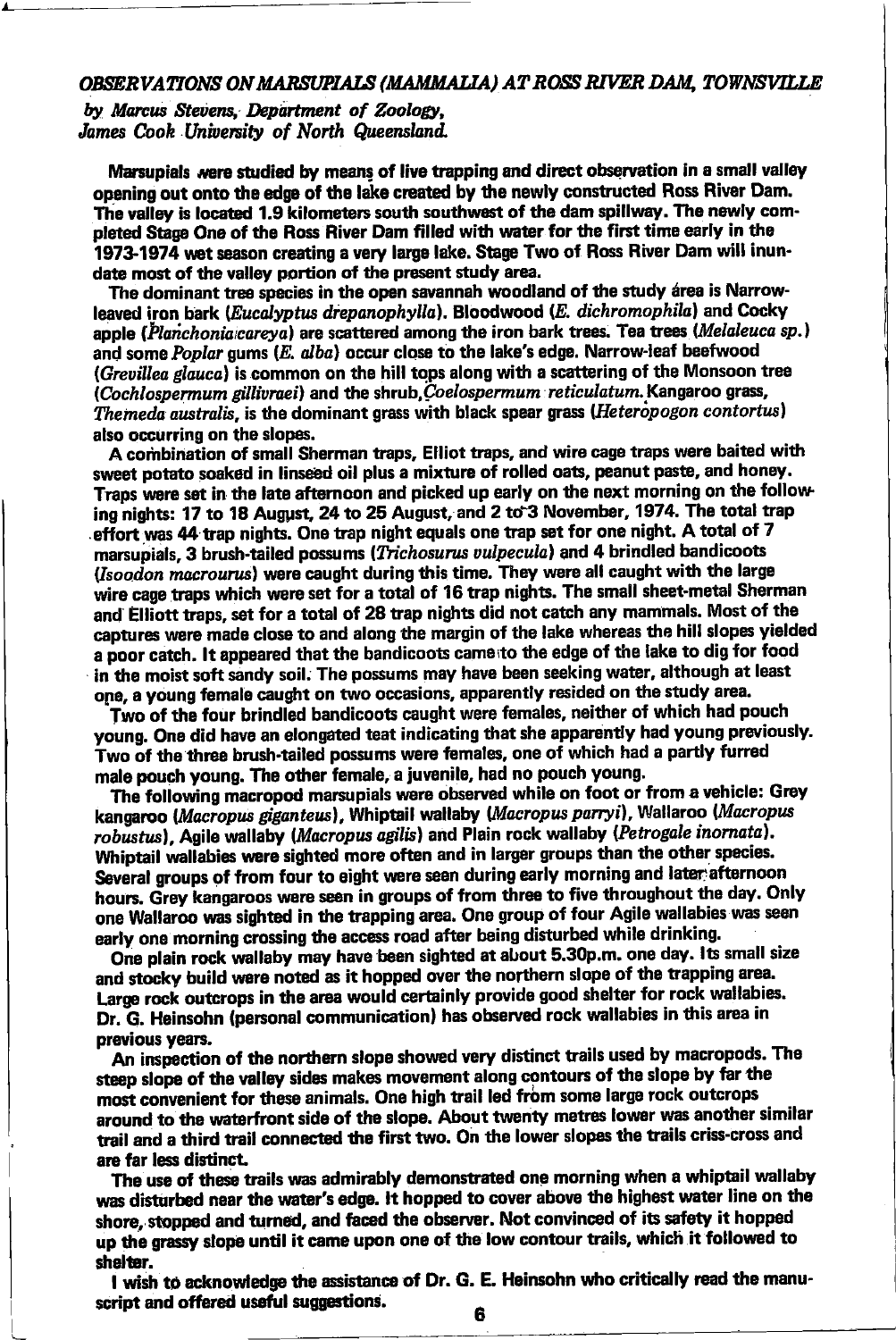### LENBRASSIA - A NEW GENUS OF GESNERIACEAE IN NORTH QUEENSLAND

The family Gesneriaceae has provided many of our most beautiful cultivated plants: Saintpaulia. Gloxinia. Streptocarpus. Columnea and Episcea, to name just a few. However, the family is not well represented in the Queensland Flora, with only five genera recorded (Clifford and Ludlow 1972) of which the best known is probably the lovely little Bouen hygroscopica (Oriental Streptocarpus), which deserves far more attention as a cultivated species than it has had so far.

The species Corananthera australiana G.T.White is the only representative of its genus in Australia. and was described originally without fruit. In 1973, Dr. George Gillett of the University of California, while visiting North Queensland, collected Corananthera australiana with flowers and fruits, and concluded that there was sufficient evidence to distinguish the species from the other genera of the family. He has since described it (Gillett 1974) as a new genus Lenbrassia, named to commemorate Leonard Brass who collected so much in the South West Pacific Area. The new species, Lenbrassia australiana, occurs as a small tree in the understorey of dense rainforest on the Dividing Range from Mt. Spurgeon to Mt. Lewis and on the Thornton Range. Thus, as far as is known, it has a very restricted distribution.

The description of a new genus in our area is of itself of considerable interest, and this is heightened by Dr. Gillett's pleasant gesture of naming it after a man well-known to Queensland botanists, and who made such a great contribution to our knowledge of the Pacific flora.

#### **REFERENCES**

H.T.Clifford & Gwen Ludlow. Keys to the Families and Genera of Queensland Flowering Plants (Magnoliophyta).

University of Queensland Press 1972.

G.W.Gillett. Lenbrassia (Gesneriaceae). A new Genus Endemic to North Queensland. J. Arnold Arbor. 55:431-4 1974.

> J. F. Archibald Mareeba, April 1975.